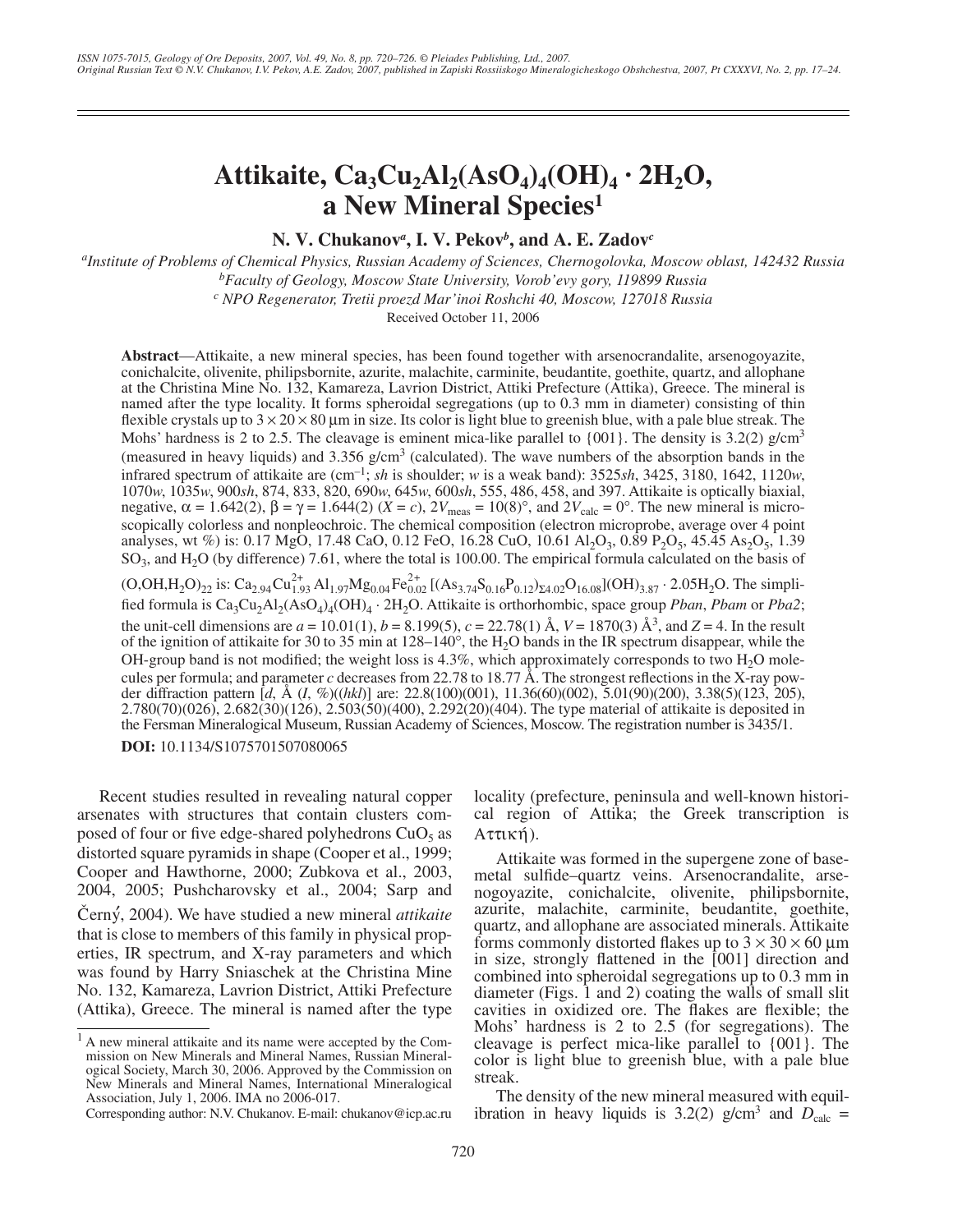

**Fig. 1.** SEM images of attikaite aggregates.



**Fig. 2.** BSE image of an attikaite aggregate, polished section.

3.356 g/cm3 . The underestimated value of the measured density is caused by the looseness of the attikaite segregations that contain microcavities (Fig. 2).

The wave numbers of the absorption bands in the infrared spectrum of attikaite and their attribution are (cm<sup>-1</sup>; *sh* is shoulder; *w* is the weak band; the wave numbers of the strongest bands (Fig. 3) are underlined): 3525 $sh$ , 3425 (O–H stretching vibrations of  $H_2O$  molecules), 3180 (O–H stretching vibrations of OH-groups), 1642 (bending vibrations of the  $H_2O$  molecules),

GEOLOGY OF ORE DEPOSITS Vol. 49 No. 8 2007

1120*w*, 1070*w* (SO<sub>4</sub><sup>2</sup> (?) stretching vibrations), 1035*w*  $(PO<sub>4</sub><sup>3-</sup>(?)$  stretching vibrations), 900*sh*, 874, 833, 820  $(AsO<sub>4</sub><sup>3–</sup> stretching vibrations)$ , 690*w*, 645*w* (bending vibrations of the  $SO_4^{2-}$  (?) ions), 600*sh* (bending vibrations of the  $PO_4^{3-}$  (?) ions), 555 (Al–O stretching vibrations), 486, 458, and 397 (combination of the Cu–O and Ca–O stretching vibrations and bending vibrations of the As $O_4^{3-}$  ions). The IR spectrum of attikaite is the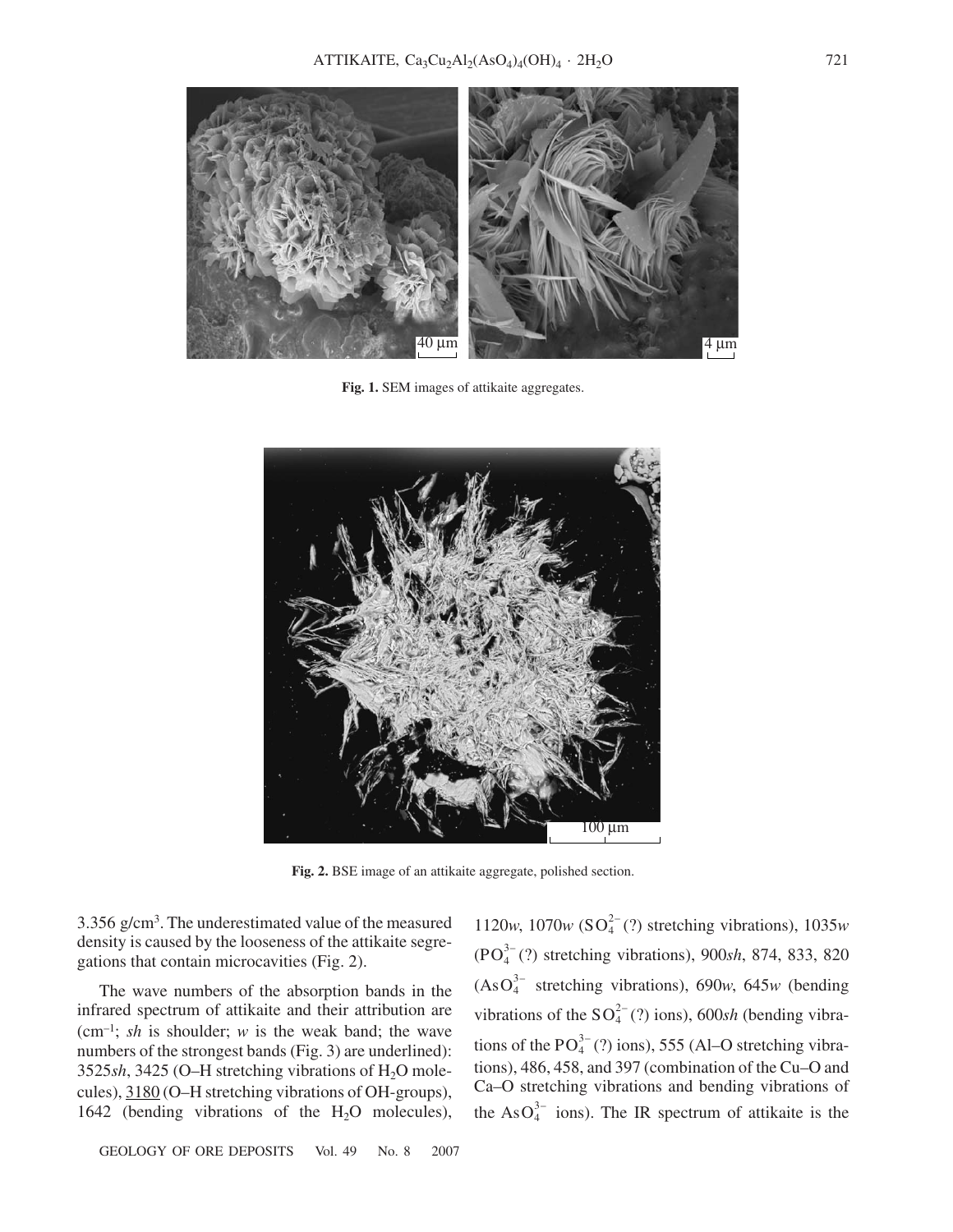

**Fig. 3.** Infrared spectra of (*1*) initial attikaite, (*2*) attikaite heated at 140°C for 35 min, and (*3*) lavendulan*.*

closest to that of lavendulan and zdenekite, differing from them by the presence of strong bands in the vibration range of the OH-groups, which form stable hydrogen bonds (region  $3000-3300$  cm<sup>-1</sup>). After the ignition of the attikaite sample at 140°C for 35 min, the bands attributing to the H<sub>2</sub>O molecules (at  $3425$  and  $1642 \text{ cm}^{-1}$ ) disappear, but the band of the OH-stretching vibrations at  $3180^{-1}$  are retained (Fig. 3).

The new mineral is biaxial, optically negative; with  $\alpha = 1.642(2), \beta = \gamma = 1.644(2), \text{ and } 2V_{\text{meas}} = 10(8)^\circ;$  $2V_{\text{calc}} = 0^{\circ}$ . Optical orientation is *X* = *c*. No dispersion is observed. Attikaite is microscopically colorless and is not pleochroic.

The chemical composition (electron microprobe, average over 4 point analyses) is presented in Table 1. The Na, K, Sr, Ba, Zn, Ni, Pb, Di, Sb,Si, V, Cl, and F contents are below detection limits for these elements. The empirical formula calculated on the basis of  $(O, OH, H<sub>2</sub>O)<sub>22</sub>$  (Z = 4) with allowance for

**Table 1.** Chemical composition of attikaite

|                                | Component   Content, wt % | Range          | Standard          |
|--------------------------------|---------------------------|----------------|-------------------|
| MgO                            | 0.17                      | $0 - 0.33$     | MgO               |
| CaO                            | 17.48                     | 16.19 - 18.43  | Wollastonite      |
| FeO                            | 0.12                      | $0 - 0.22$     | Fe                |
| CuO                            | 16.28                     | 15.48–17.94    | Cu                |
| $Al_2O_3$                      | 10.61                     | $9.46 - 11.43$ | $Al_2O_3$         |
| $P_2O_5$                       | 0.89                      | $0.59 - 1.10$  | LaPO <sub>4</sub> |
| As <sub>2</sub> O <sub>5</sub> | 45.45                     | 44.02–47.53    | As                |
| SO <sub>3</sub>                | 1.39                      | $1.15 - 1.72$  | FeS <sub>2</sub>  |
| $H_2O^*$                       | (7.61)                    |                |                   |
| Total                          | (100.00)                  |                |                   |

\* Water content is estimated from the difference.

the charge balance is  $\text{Ca}_{2.94}\text{Cu}_{1.93}^{2+} \text{Al}_{1.97}\text{Mg}_{0.04}\text{Fe}_{0.02}^{2+}$  $[(As<sub>3.74</sub>S<sub>0.16</sub>P<sub>0.12</sub>)<sub>24.02</sub>O<sub>16.08</sub>](OH)<sub>3.87</sub> · 2.05H<sub>2</sub>O. The$ simplified formula is  $Ca_3Cu_2Al_2(ASO_4)_4(OH)_4$ . 2H<sub>2</sub>O. The theoretical chemical composition calculated from this formula is (wt %): 17.51 CaO, 16.55 CuO; 10.61  $Al_2O_3$ , 47.83  $As_2O_5$ , 7.50  $H_2O$ , where the total is 100.00. The amount of  $H_2O$  attributing to OH-groups is 3.75 wt % and that of molecular water, 3.75 wt %. The latter is close to the weight loss of 4.3% derived from the heating of attikaite from room temperature to 140°C (see below).

Attempts at the X-ray single-crystal study of attikaite failed due to distortion and the small sizes of its individual crystals. However, the affinity of the new mineral to the arsenates from the lavendulan family in X-ray parameters and physical properties (Table 2) allowed the attikaite unit cell to establish on the basis of X-ray powder data. Experiments on the mineral dehydration (see below) indicated its unambiguously layered structure and allowed precise identification of the 00*l* reflection set (accepted as the direction normal to sheets). According to the results of these experiments and by analogy with allied arsenates (Table 2), one of the unit-cell parameters normal to [001] was established (it was accepted as *a*). Using these data, we could adequately index the powder pattern of attikaite (Table 3) obtained with an RKG-86 camera constructed for the observation of the reflections within a small angle region (Fe $K_{\alpha}$  radiation, the diameter of the camera is 86 mm, and Si is the inner standard).

According to the powder data, the new mineral is orthorhombic; the unit-cell dimensions are *a* = 10.01(1),  $b = 8.199(5)$ ,  $c = 22.78(1)$  Å,  $V = 1870(3)$  Å<sup>3</sup>, and  $Z = 4$ . Special extinctions indicate the probable space groups *Pban*, *Pbam* and *Pba2*.

The attikaite X-ray powder pattern could be formally indexed on the basis of the small unit cell with

GEOLOGY OF ORE DEPOSITS Vol. 49 No. 8 2007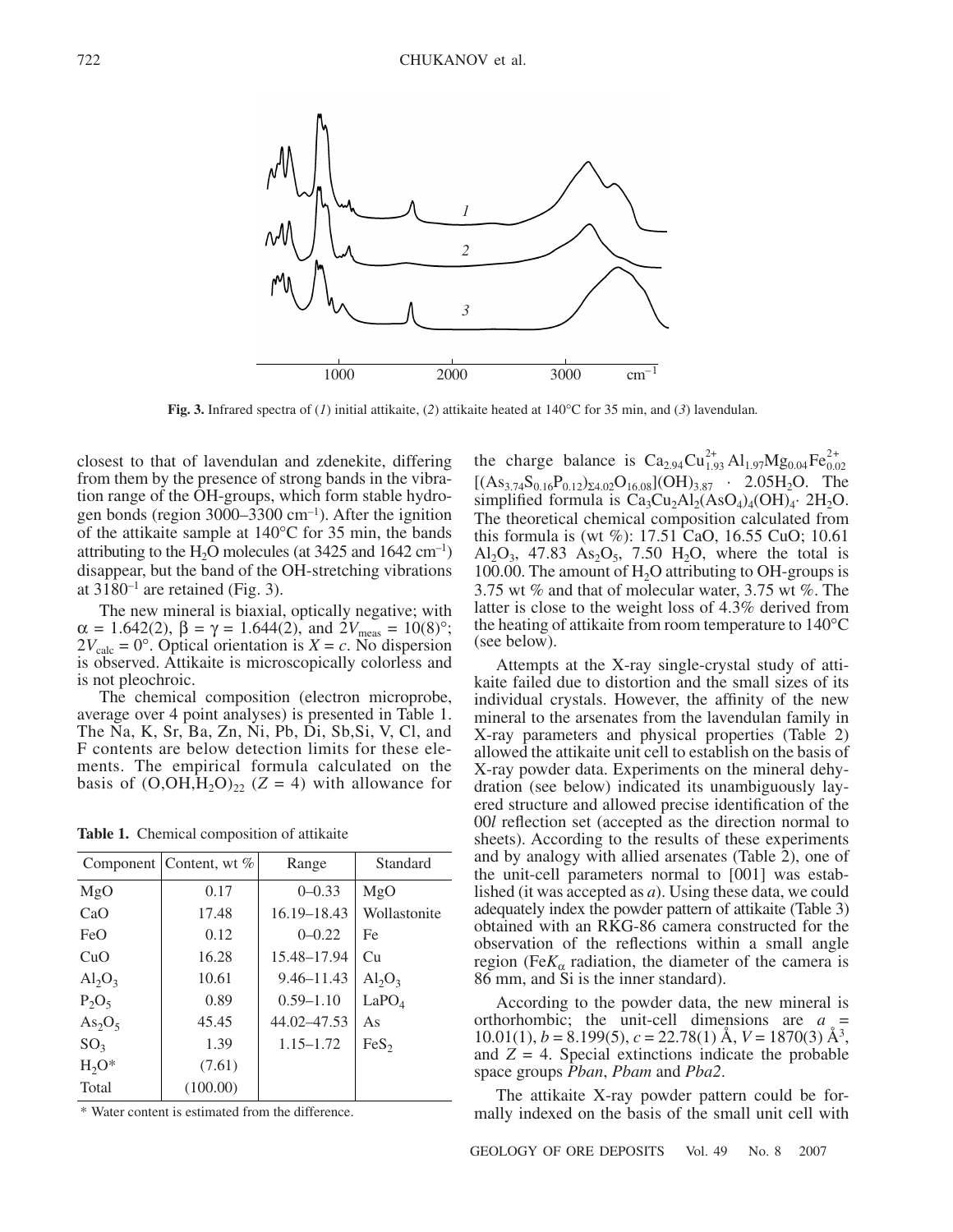| Mineral<br>Formula               | $\rm Ca_3 Cu_2 Al_2 (ASO_4)_4 \over (OH)_4 \cdot 2H_2O$<br>Attikaite | $ASO_4$ <sub>4</sub><br>Lavendulan<br>$NaCaCu5(A)$<br>Cl $\cdot$ 5H <sub>2</sub> O | $NapbCu5(ASO4)4 Cl·5H2O$<br>Zdenekite                                                  | (Na, Ca)Cu <sub>2.75</sub> (AsO <sub>4)2</sub><br>Cl <sub>0.62</sub> · 3.62H <sub>2</sub> O<br>Mahnerite | $\text{KCdCu}_3(\text{AsO}_4)_4[\text{AsO}_2]$<br>(OH) <sub>2</sub> ] $\cdot$ 2H <sub>2</sub> O<br>Andyrobertsite | Calico-andyrobertsite**<br>$\begin{array}{l} \text{KCaCu}_5(\text{AsO}_4)_4[\text{AsO}_2$\\ \text{(OH)}_2]\cdot 2\text{H}_2\text{O} \end{array}$ |
|----------------------------------|----------------------------------------------------------------------|------------------------------------------------------------------------------------|----------------------------------------------------------------------------------------|----------------------------------------------------------------------------------------------------------|-------------------------------------------------------------------------------------------------------------------|--------------------------------------------------------------------------------------------------------------------------------------------------|
| Space group<br>Symmetry          | Pban, Pbam or Pba2<br>Orthorhombic                                   | Monoclinic<br>$P12_1/n_1$                                                          | Monoclinic, pseudotet-<br>ragonal<br>$P2_1/n$                                          | Tetragonal<br>I4/mmm                                                                                     | Monoclinic<br>$P2_1/m$                                                                                            | Space group<br>Pnnna                                                                                                                             |
| $a, \AA$                         | 10.01                                                                | 10.011                                                                             | 10.023                                                                                 | 10.037                                                                                                   | 9.810                                                                                                             | 19.647                                                                                                                                           |
| $b, \mathring{A}$                | 8.199                                                                | .478<br>19.                                                                        | 19.55                                                                                  | 10.037                                                                                                   | 10.034                                                                                                            | 10.087                                                                                                                                           |
| $c, \overset{\circ}{A}$          | 22.78                                                                | 10.056                                                                             | 10.023                                                                                 | 23.797                                                                                                   | 9.975                                                                                                             | 9.963                                                                                                                                            |
| $\beta$ ,                        | $\infty$                                                             | 90.39                                                                              | 90.02                                                                                  | $\infty$                                                                                                 | 101.84                                                                                                            | 90                                                                                                                                               |
| $V, \AA^3$                       | 1870                                                                 | 1960.8                                                                             | 1964.6                                                                                 | 2397.3                                                                                                   | 961.0                                                                                                             | 1974.4                                                                                                                                           |
|                                  | $\overline{4}$                                                       | 4                                                                                  | $\overline{4}$                                                                         | $\infty$                                                                                                 | $\overline{c}$                                                                                                    | $\overline{4}$                                                                                                                                   |
| Strong reflec-                   | 22.8 (100)                                                           | (100)<br>9.77                                                                      | 9.83 (100)                                                                             | 11.90 (100)                                                                                              | 9.64(100)                                                                                                         | 9.80 (50)                                                                                                                                        |
| tions in X-ray                   | 11.36 (60)                                                           | (40)<br>7.01                                                                       | 4. (60)                                                                                | 9.29 (60)                                                                                                | 4.46 (40)                                                                                                         | 7.084 (70)                                                                                                                                       |
| powder pattern<br>d, Å $(I, \%)$ | 5.01 (90)                                                            | (50)<br>4.87                                                                       | 4.4(50)                                                                                | 7.132 (50)                                                                                               | 3.145 (50)                                                                                                        | 6.665(60)                                                                                                                                        |
|                                  | 3.38 (50)                                                            | (40)<br>4.41                                                                       | 3.132 (90)                                                                             | 5.046 (60)                                                                                               | 3.048 (40)                                                                                                        | 4.830 (70)                                                                                                                                       |
|                                  | 2.780 (70)                                                           | (70)<br>3.11                                                                       | 2.772 (40)                                                                             | 3.098 (80)                                                                                               | 2.698 (40)                                                                                                        | 4.487 (90)                                                                                                                                       |
|                                  | 2.503 (50)                                                           | (20)<br>2.90                                                                       | 2.515(50)                                                                              | 3.061 (70)                                                                                               |                                                                                                                   | 3.965 (60)                                                                                                                                       |
|                                  |                                                                      | (20)<br>2.76                                                                       |                                                                                        |                                                                                                          |                                                                                                                   | 3.116 (100)                                                                                                                                      |
|                                  |                                                                      |                                                                                    |                                                                                        |                                                                                                          |                                                                                                                   | 2.760 (90)                                                                                                                                       |
| parameters:<br>Optical           |                                                                      |                                                                                    |                                                                                        |                                                                                                          |                                                                                                                   |                                                                                                                                                  |
|                                  | 1.642                                                                | 1.645                                                                              | 1.710                                                                                  | 1.635                                                                                                    | 1.720                                                                                                             | 1.715                                                                                                                                            |
|                                  | 1.644                                                                | 1.748                                                                              | 1.770                                                                                  | 1.686                                                                                                    | 1.749                                                                                                             | 1.730                                                                                                                                            |
|                                  | 1.644                                                                | 1.748                                                                              | 1.770                                                                                  | 1.686                                                                                                    | 1.757                                                                                                             | 1.735                                                                                                                                            |
| 2V, optical sign                 | $-10^{\circ}$                                                        | $-0^{\circ}$                                                                       | $-0^{\circ}$                                                                           | $-6^{\circ}$                                                                                             | $-50^\circ$                                                                                                       | $-55^\circ$                                                                                                                                      |
| Density, g/cm <sup>3</sup>       | 3.355 (calc)                                                         | 3.59 (calc)                                                                        | 4.16 (calc)                                                                            | 3.14 (calc)                                                                                              | 4.01 (calc)                                                                                                       | $3.80$ (calc)                                                                                                                                    |
|                                  | $3.2$ (meas)                                                         | $3.54$ (meas)                                                                      | 4.08 (meas)                                                                            | 3.33 (meas)                                                                                              |                                                                                                                   | $3.9$ (meas)                                                                                                                                     |
| Source                           | This study                                                           | Guillemin, 1956; Sarp,<br>Cerný, 2004                                              | Chiappero, Sarp, 1995; Sarp, 1996; Pushcha-<br>Zubkova et al., 2003 Povsky e. a., 2004 |                                                                                                          | Cooper e. a., 1999                                                                                                | Sarp, Černý, 2004                                                                                                                                |

**Table 2.** Comparative characteristics of attikaite and allied arsenate minerals\* **Table 2.** Comparative characteristics of attikaite and allied arsenate minerals\*

Notes: \* Sampleite NaCaCu5(PO4)4Cl · 5H2O is allied phosphate.

: \* Samplete NaCaCu<sub>S</sub>(PO<sub>4</sub>)4Cl · 5H<sub>2</sub>O is alited phosphate.<br>\*\* Polytype 2*O;* for polytype 1*M,* see Cooper et al. (1999). Unit-cell parameters are given after the authors' data. Sheets are arranged normally to axis *c M*, see Cooper et al. (1999). Unit-cell parameters are given after the authors' data. Sheets are arranged normally to axis *c* for mahnerite and attikaite, normally to *b* for lavendulan and zdenekite, and normally to *a* for andyrobertsite and calico-andyrobertsite. *O*; for polytype 1 \*\* Polytype 2

## ATTIKAITE,  $Ca_3Cu_2Al_2(AsO_4)_4(OH)_4 \cdot 2H_2O$  723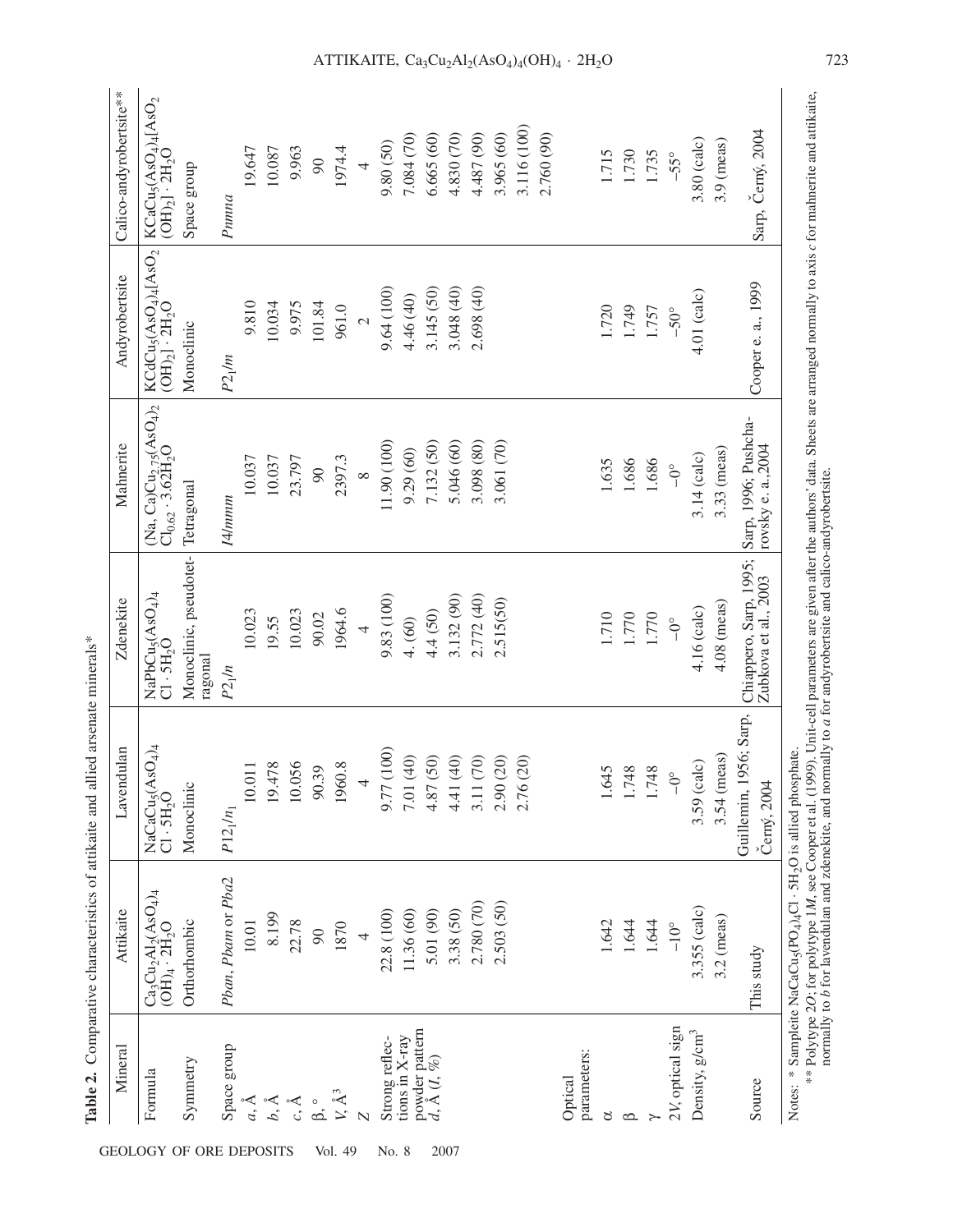| $I_{\text{meas}}, \, \%$ | $d_{\text{meas}}$ , $\AA$ | $d_{\text{calc}}$ , Å             | hkl                     |
|--------------------------|---------------------------|-----------------------------------|-------------------------|
| 100                      | 22.8                      | 22.78                             | 001                     |
| 60                       | 11.36                     | 11.39                             | 002                     |
| 10                       | 7.61                      | 7.593                             | 003                     |
| 90                       | 5.01                      | 5.005                             | 200                     |
| 10                       | 4.55                      | 4.582, 4.556                      | 202, 005                |
| 10                       | 4.09                      | 4.099                             | 020                     |
| 50                       | 3.38                      | 3.394, 3.369                      | 123, 205                |
| 10                       | 3.12                      | 3.141, 3.116                      | 221, 215                |
| 10                       | 3.06                      | 3.063, 3.055                      | 311, 222                |
| 10                       | 2.906                     | 2.915, 2.895                      | 125, 117                |
| 70                       | 2.780                     | 2.786                             | 026                     |
| 30                       | 2.682                     | 2.684                             | 126                     |
| 50                       | 2.503                     | 2.503                             | 400                     |
| 20                       | 2.292                     | 2.291                             | 404                     |
| 10 <sub>b</sub>          | 2.25                      | 2.259, 2.250, 2.241               | 209, 325, 317           |
| 10 <sub>b</sub>          | 2.08                      | 2.089, 2.079, 2.073               | 406, 332, 2.0.10        |
| 10 <sub>b</sub>          | 1.98                      | 1.984, 1.982, 1.979, 1.978, 1.978 | 407, 334, 043, 229, 142 |
| 10 <sub>b</sub>          | 1.93                      | 1.934, 1.934, 1.931, 1.929, 1.928 | 138, 425, 237, 044, 417 |
| 10                       | 1.738                     | 1.741, 1.741, 1.739               | 341, 239, 419           |
| 20                       | 1.666                     | 1.670, 1.669, 1.668, 1.664, 1.664 | 344, 517, 600, 601, 048 |
| 15                       | 1.570                     | 1.573, 1.571, 1.571, 1.568        | 149, 614, 442, 2.3.11   |
| 15                       | 1.511                     | 1.512, 1.512                      | 4.0.12, 0.2.14          |

**Table 3.** X-ray powder diffraction data for attikaite

the dimensions  $a = 5.004$ ,  $b = 4.097$ ,  $c = 22.76$  Å, and *Z* = 1 (probable space groups *Pmmm*, *Pmm2*, and *P*222). However, a comparison with allied minerals (Table 2) shows that such an unit cell is unlikely. Really, the crystal structures of the detailed studied minerals allied to attikaite (namely, zdenekite, andyrobertsite, calico-andyrobertsite, and mahnertite) (Coopper et al., 1999; Cooper and Hawthorne, 2000; Zubkova et al., 2003, 2004, 2005; Pushcharovsky et al., 2004; Sarp and

Černý, 2004) are based on heteropolyhedral sheets consisting of the  $AsO<sub>4</sub>$  tetrahedrons and clusters of four or five  $CuO<sub>5</sub>$  polyhedrons. Large structural units of the  $Cu<sub>5</sub>(AsO<sub>4</sub>)<sub>4</sub>[As(O,OH)<sub>4</sub>]O<sub>9</sub>$  type clusters described for andyrobertsite and calico-andyrobertsite (Sarp and Černý, 2004) or  $Cu<sub>5</sub>(AsO<sub>4</sub>)<sub>4</sub>ClO<sub>n</sub>$  clusters being presented in mahnerite and zdenekite (Zubkova et al., 2003; Pushcharovsky et al., 2004) are incompatible with a small unit cell with  $a = 5.004$  Å and  $c = 4.097$  Å.

One of the five polyhedrons  $CuO<sub>5</sub>$  is characterized by increased Cu–O distances in comparison with the four other polyhedrons of this type. By analogy with the structurally studied minerals of the lavendulan family, attikaite may be considered to contain cluster  $Cu<sub>2</sub>Al<sub>2</sub>Ca(AsO<sub>4</sub>)<sub>4</sub>(OH)O<sub>n</sub>$ , where a Ca atom occupies a site with an increased cation–anion distance. In this case, the other two Ca atoms (from the three presented in the simplified formula of the new mineral) occupy interlayer sites like K, Na, Ca, Cd, and Pb in other members of this family (Table 2). A lower value of the unit-cell parameter *b* of attikaite in comparison with allied arsenates appears to be the result of the substitution of two  $Cu^{2+}$  ions with  $Al^{3+}$  ions characterized by a much smaller radius. Despite these differences, the unit-cell volumes of the minerals listed in Table 3 are practically commensurable: for all minerals except for the mahnerite unit-cell volume is a multiple of  $960 \pm 30$  Å<sup>3</sup>, whereas the doubled unit-cell volume is a multiple of 959  $\AA$ <sup>3</sup> for mahnerite.

Taking into account the loosely bonded interlayer water molecules in zdenekite, lavendulan, and mahnerite, which are allied with attikaite and have layered structures, a number of heating experiments were carried out for the new mineral. These experiments were based on the techniques of thermal dehydration, which have been well developed for aqueous phyllosilicates (smectites, mixed-layer minerals, etc.) and allow for the estimation of a decrease in the degree of the basal unitcell parameter caused by the loss of interlayer water.

Ignition of attikaite at moderate temperatures (128– 140°C) for 30–35 min results in a decreasing weight of solid residue by 4.3% that corresponds approximately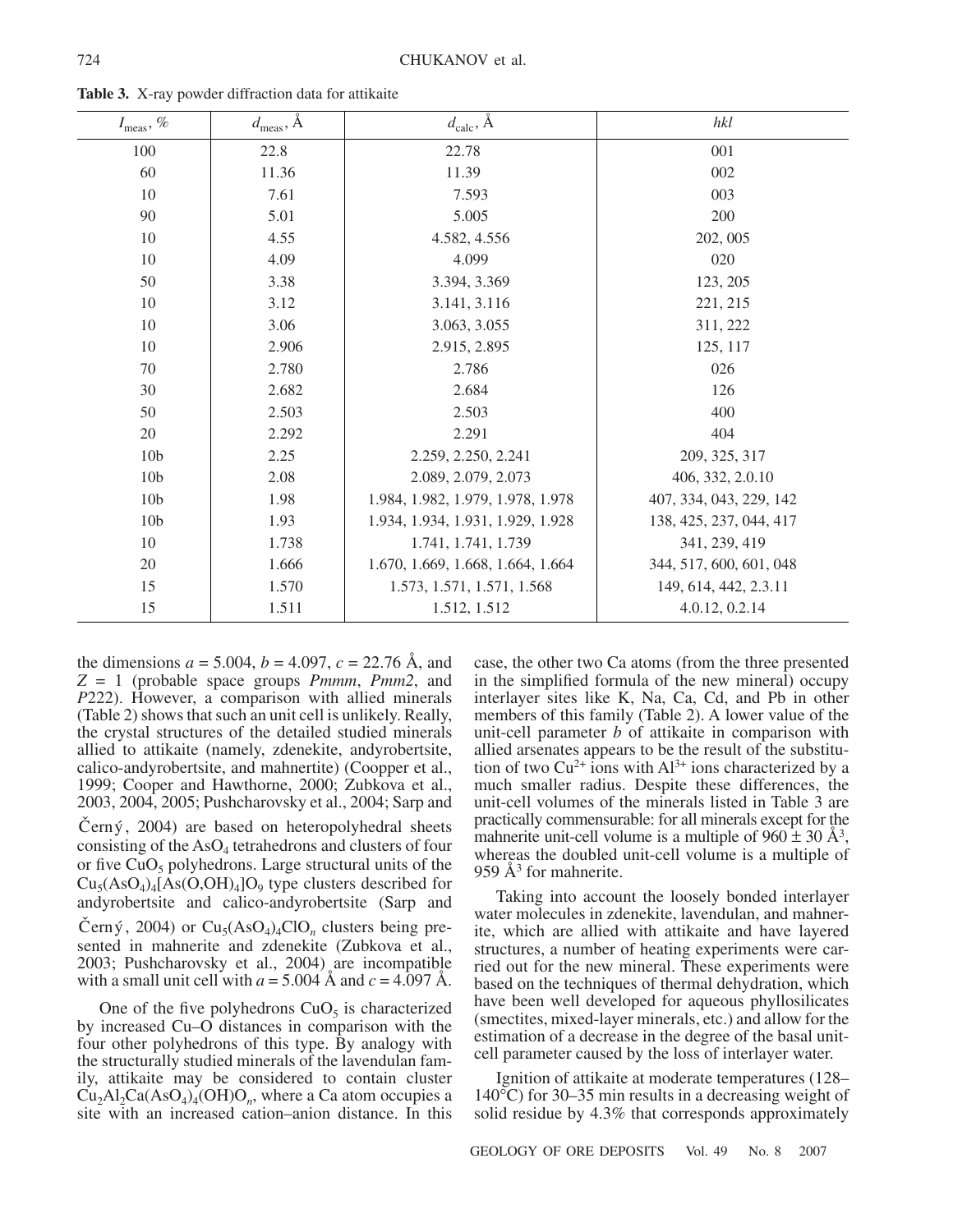| $I_{\rm meas},\,\%$ | $d_{\text{meas}}$ , $\AA$ | $d_{\text{calc}}$ , $\check{A}$          | hkl                             |
|---------------------|---------------------------|------------------------------------------|---------------------------------|
| 80                  | 19.1                      | 18.77                                    | 001                             |
| 90                  | 9.32                      | 9.385                                    | 002                             |
| 100                 | 5.01                      | 5.008                                    | 200                             |
| 40                  | 4.39                      | 4.418                                    | 202                             |
| 30                  | 4.10                      | 4.106                                    | 020                             |
| 70                  | 3.75                      | 3.762, 3.754                             | 022, 005                        |
| 20                  | 3.57                      | 3.530                                    | 213                             |
| 80                  | 3.43                      | 3.433, 3.424                             | 023, 204                        |
| 40                  | 3.14                      | 3.131                                    | 221                             |
| 40                  | 2.970                     | 3.008, 3.004, 2.953                      | 222, 205, 124                   |
| 30                  | 2.841                     | 2.832                                    | 223                             |
| 70                  | 2.788                     | 2.806, 2.773, 2.771                      | 116, 313, 025                   |
| 70                  | 2.675                     | 2.681, 2.670                             | 007, 125                        |
| 10                  | 2.563                     | 2.566                                    | 321                             |
| 50                  | 2.503                     | 2.504                                    | 400                             |
| 40                  | 2.375                     | 2.383, 2.376, 2.364                      | 231, 411, 207                   |
| 10                  | 2.161                     | 2.160                                    | 135                             |
| 20                  | 2.083                     | 2.086, 2.084, 2.083                      | 009, 422, 405                   |
| 30                  | 1.895                     | 1.902, 1.900, 1.890                      | 416, 240, 241                   |
| 40                  | 1.783                     | 1.789, 1.786, 1.773                      | 237, 417, 145                   |
| 30                  | 1.720                     | 1.719, 1.719, 1.719                      | 342, 434, 2.1.10                |
| 40                  | 1.670                     | 1.672, 1.669                             | 427,600                         |
| 10                  | 1.614                     | 1.617, 1.616, 1.615, 1.615, 1.613        | 530, 2.2.10, 2.0.11, 151, 603   |
| 60                  | 1.574                     | 1.576, 1.575, 1.575, 1.573, 1.573, 1.572 | 0.2.11, 517, 239, 419, 604, 338 |

**Table 4.** X-ray powder diffraction data for attikaite heated at 128°C for 30 min

to the loss of two water molecules per formula. The IR spectrum of the ignited sample demonstrates the absence of  $H_2O$  molecules with the retention of OHgroups (Fig. 3). The powder X-ray pattern of the ignited attikaite sample obtained with an RKG-86 camera (Table 3) is characterized by the same reflection set as that of the initial sample (Table 4), but the *d*-spacings for most of the reflections with nonzero *l* values are reduced. The greatest shifts after ignition are characteristic of the 00*l* reflection series; moderate shifts are observed for *h*0*l*, 0*kl*, and *hkl,* whereas the location of the *h*00 and 0*k*0 reflections remains unchanged. The calculated unit-cell dimensions of attikaite are as follows: *a* = 10.016(5), *b* = 8.212(5), *c* = 18.77(1) Å, *V* = 1544  $\AA^3$ , and *Z*= 4. The "basal" parameter *c* decreases after heating approximately by  $\overrightarrow{4}$ , whereas two other parameters were not modified.

Thus, the thermogravimetric, infrared, and X-ray data derived from the experiments on thermal dehydration of attikaite indicates unambiguously the layered structure of the mineral and the presence of loosely bonded molecular water in the interlayer, emphasizing that the new mineral pertains to arsenates of the lavendulan family, which are given in Table 3.

The compatibility index of the chemical composition, optical parameters, and density calculated from the Gladstone–Dale equation is good:  $1 - (K_p/K_C)$  =  $-0.006$  for the measured density and  $1 - (K_p/K_C)$  = −0.055 for the calculated density.

The type material of attikaite is deposited in the Fersman Mineralogical Museum, Russian Academy of Sciences, Moscow. Registration number is 3435/1.

## ACKNOWLEDGMENTS

We are grateful to H. Braith and H. Sniaschek for the samples kindly placed at our disposal and L.A. Pautov for his assistance in the investigation of the new mineral with a scanning electron microscope.

## REFERENCES

- 1. P.-J. Chiappero and H. Sarp, "Zdenekite, a New Mineral from the Cap Garonne Mine," Eur. J. Mineral. **7**, 553– 558 (1995).
- 2. M. A. Cooper and F. C. Hawthorne, "Highly Undersaturated Anions in the Crystal Structure of Andyrobertsite– Calcio-Andyrobertsite, a Doubly Acid Arsenate of the